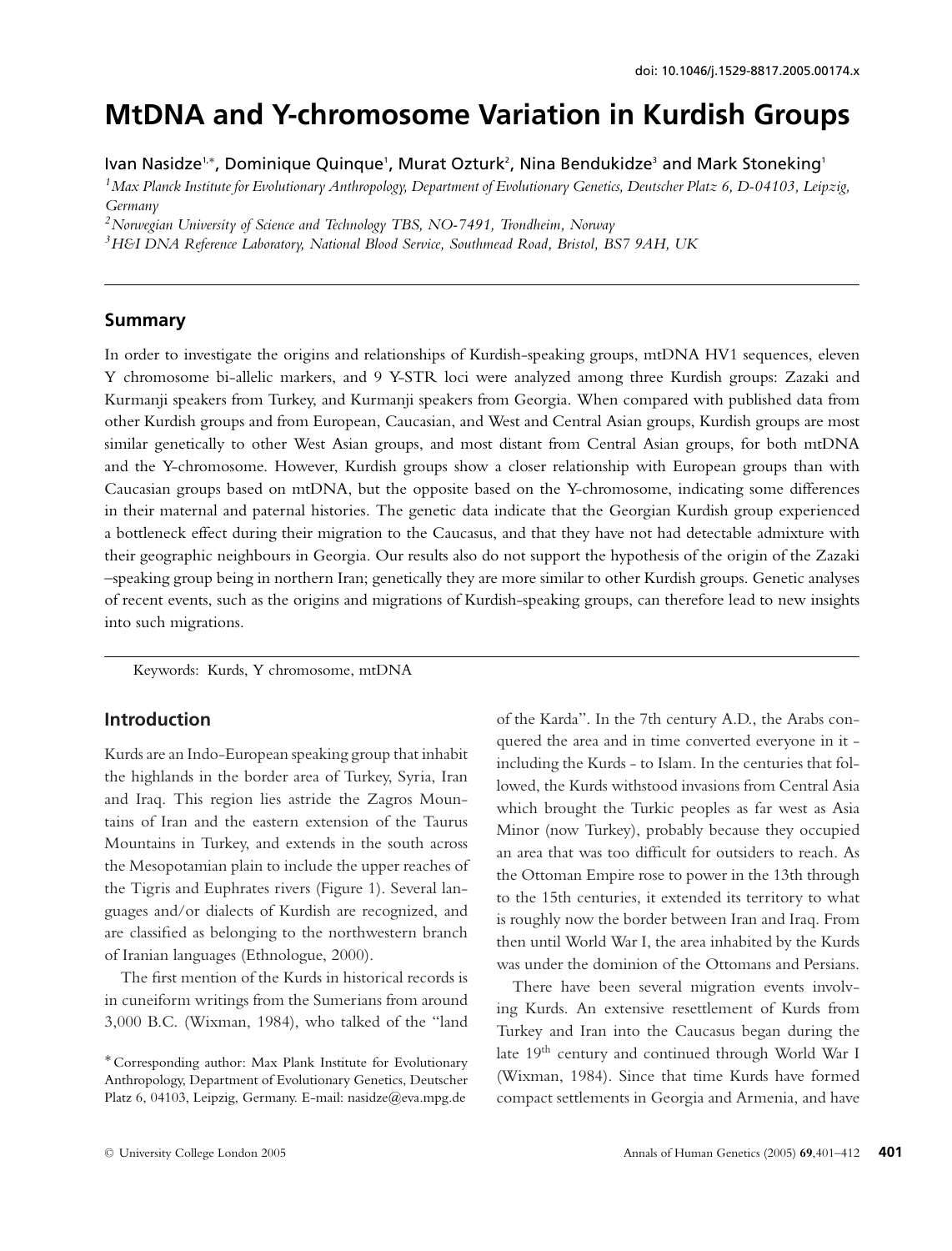

**Figure 1** A map of the geographic location of Kurdish-speaking groups.

kept their cultural and linguistic identity. At the time of the 1979 census there were 51,000 Kurds in Armenia and 26,000 in Georgia (USSR Census 1979). Kurds from Central Asia (Turkmenistan and Kazakhstan) speak the Kurmanji language (Ethnologue, 2000). They are also descendants of Kurds from Eastern Anatolia and Iran.

Kurmanji is a North-West Iranian language spoken in Southeast Anatolia in Turkey. This language belongs to the Kurdish linguistic branch, along with the Behdini, Herki, Kurdi, Shikaki and Surchi languages, all of which are spoken in Northern Iraq (Ethnologue, 2000). Zaza (or Dymli) is also a northwest Iranian language spoken in Southeast Anatolia, northwest of the Kurdish speaking regions. Although first thought to be a Kurdish dialect, since the beginning of the 20th century Zazaki has been accepted as a language of its own (Paul, 1998). Virtually

nothing is known about the origin of Zazaki-speaking people, as they do not possess a written language and therefore lack a recorded history. Based on some structural similarities of the Zazaki language with the Talyshi, Gilani and Mazandarani languages spoken in northern Iran, linguists have hypothesized that their origin lies in the mountainous region of the Southern Caspian Sea area (MacKenzie, 1962).

Only a few genetic studies have been carried out on Kurdish groups. Previous genetic studies of classical markers (Cavalli-Sforza *et al*. 1994) indicated an overall genetic similarity of Kurds with other Middle Eastern populations. Comas *et al.* (2000) studied mtDNA HV1 sequence variability among Kurmanji-speaking Kurds living in Georgia (Caucasus), and found close European affinities for Kurdish mtDNA lineages. Richards *et al.* (2000) studied mtDNA HV1 sequence variability among 53 Kurds from Eastern Turkey and found that some mtDNA haplotypes found in Kurdish samples presumably originated in Europe, and were associated with back-migrations from Europe to the Near East. Wells *et al.* (2001) investigated Y chromosome SNP haplogroup distributions among Central Asian groups, including a group of Kurmanji-speaking Kurds living in Turkmenistan, but no specific conclusions were made regarding the history of the Kurdish group. Nebel *et al.* (2001) studied Y chromosome SNP and short tandem repeat (STR) loci among different groups from the Middle East, including a group of 95 Kurds from northern Iraq, and found close affinities for the Kurdish group to other Middle Eastern groups. Finally, Quintana-Murci *et al.* (2004) studied 20 Kurds from Western Iran and 32 Kurds from Turkmenistan, among other groups from Iran, Pakistan and Central Asia, but did not come to any specific conclusions concerning the Kurds.

None of these previous studies were focused specifically on Kurdish groups and their origins or relationships. Rather, these previous studies targeted a larger geographic scale and/or more general questions concerning the genetic relationships of different populations. In order to investigate the genetic relationships between different Kurdish groups, we present here data on mtDNA and Y chromosomal variation in 139 individuals from Zazaki and Kurmanji speaking groups (from Turkey), and from Kurds living in Georgia (Caucasus) who are also Kurmanji speakers.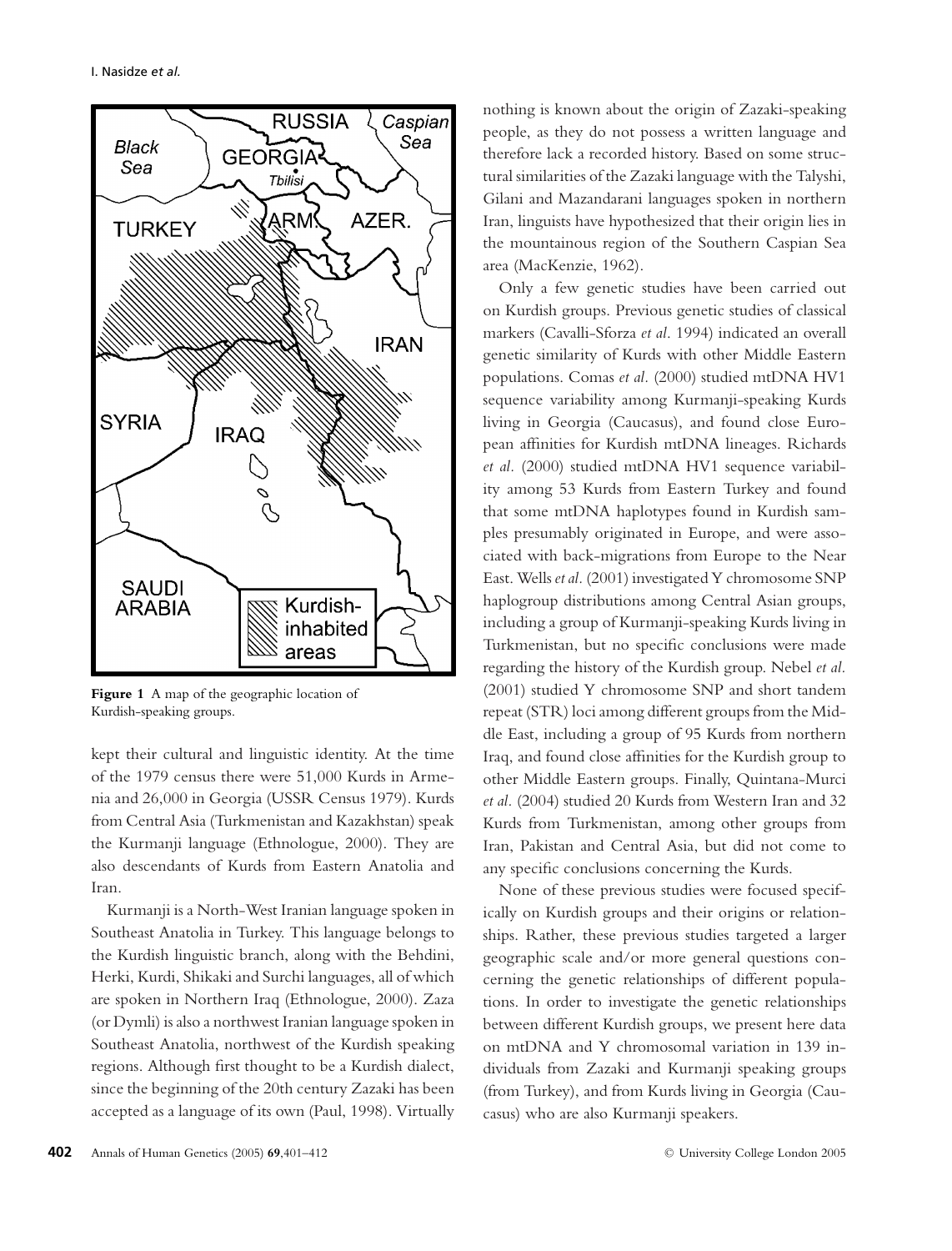The new genetic data presented in this study were combined with previously-published data on mtDNA HV1 sequence variation in 29 Kurds living in Georgia (Comas *et al.* 2000) and with other previously-published data from Kurds from Iran, Turkmenistan and Turkey (Richards *et al.* 2000; Quintana-Murci *et al.* 2004) to address the following questions: (1) how closely related genetically are the Kurdish groups living in different areas and/or speaking different languages?; (2) what is the genetic relationship between Indo-European speaking Kurdish groups and other West Asian Indo-European and non-Indo-European speaking populations?; (3) can a source population for the Kurdish group from Georgia be identified?; (4) was there any subsequent genetic exchange between the Kurdish group from Georgia and the surrounding Georgian population?

## **Materials and Methods**

## **Samples and DNA Extraction**

A total of 114 cheek cell samples from unrelated males, representing two Kurdish groups - Zazaki speakers (27 samples) and Kurmanji speakers (87 samples) - were collected in Turkey. The Zazaki language used to be classified as a dialect of Kurmanji, however it is now considered to be separate and not a Kurdish language (Paul, 1998), but rather belonging to the Zaza-Gorani group of northwest Iranian languages (ethnologue, 2000). Since the Zazaki-speakers analyzed here self-identify as Kurds (Donald Stilo, personal communication), we included them in the analyses of the groups speaking Kurdish languages.

Genomic DNA from cheek cell swabs was extracted in Leipzig using a standard salting-out procedure (Miller *et al.* 1988). An additional 25 blood samples from Kurdish males from Georgia (Tbilisi) were collected and genomic DNA was extracted in Bristol using a standard phenol-chloroform method (Maniatis *et al.* 1982). Informed consent and information about birthplace, parents and grandparents was obtained from all donors.

### **MtDNA HV1 Sequences**

The first hypervariable segment (HV1) of the mtDNA control region was sequenced in the samples from

Zazaki and Kurmanji individuals. Primers L15996 and H16410 (Vigilant *et al*. 1989) were used to amplify the first hypervariable segment (HV1) of the mtDNA control region, as described previously (Redd *et al*. 1995). The nested primers L16001 (Cordaux *et al*. 2003) and H16401 (Vigilant *et al*. 1989) were used to determine sequences for both strands of the PCR products with a DNA Sequencing Kit (Perkin-Elmer), following the protocol recommended by the supplier, and an ABI 3700 automated DNA sequencer. Individuals with the "C-stretch" between positions 16184-16193, which is caused by the 16189C substitution, were sequenced again in each direction, so that each base was determined twice.

Published mtDNA HV1 sequences were also used from 29 Kurds from Georgia (Comas *et al.* 2000) and from Caucasian, West and Central Asian, and West and East European groups (DiRienzo & Wilson, 1991; Maliarchuk *et al.* 1995; Cote-Real *et al.* 1996; Richards *et al.* 1996, 2000; Kivisild *et al.* 1999; Comas *et al.* 2000; Nasidze & Stoneking, 2001; Al-Zahery *et al.* 2003; Quintana-Murci *et al.* 2004; Nasidze *et al.* 2004).

## **Y-Chromosome Bi-Allelic Markers**

The same set of 139 samples from three Kurdish groups was genotyped for ten Y chromosomal SNP markers: RPS4Y (M130), M9, M89, M124, M45, M173, M17, M201, M170, and M172 (Underhill *et al.* 2000 and references therein); the YAP *Alu* insertion polymorphism (Hammer & Horai, 1995) was also typed. The markers M9 and RPS4Y were typed by means of PCR-RFLP as described elsewhere (Kayser *et al.* 2000). The markers M17, M124, M170, M172, M173, M45 and M201 were typed using PIRA-PCR (primer introduced restriction analysis) assays (Yoshimoto *et al.* 1993) as described previously (Cordaux *et al.* 2004; Nasidze *et al.* 2004). M89 was typed as described by Ke *et al.* (2001), while the YAP *Alu* insertion was typed as described by Hammer & Horai (1995). The samples were genotyped according to the hierarchical order of the markers as described by Underhill *et al.* (2000). The Y-SNP haplogroup nomenclature used here is according to the recommendations of the Y Chromosome Consortium (2002).

The samples from Georgian Kurds which were used for sequencing mtDNA HV1 (Comas *et al.* 2000) also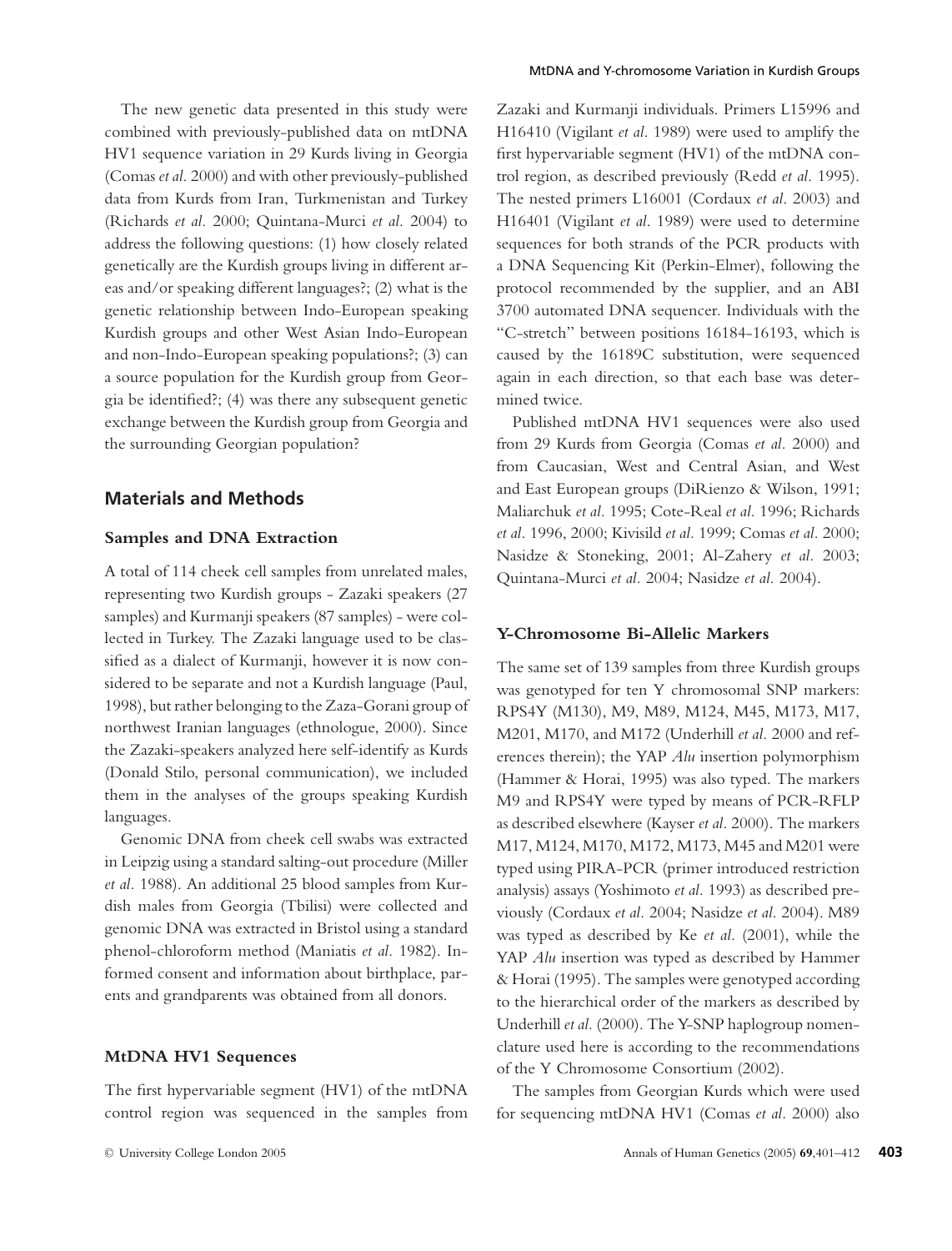have been used for Y-SNP genotyping in this study. All 29 samples were typed for the X- and Y-linked zinc finger protein genes in order to determine the gender of the sample (Wilson & Erlandson, 1998); 25 samples were determined to be from males and were included in this study. Published Y-SNP data for 17 Kurds from Turkmenistan (Wells *et al.* 2001), and from several European, West Asian, and Central Asian groups (Semino *et al*. 2000; Wells *et al.* 2001) were also included in some analyses.

## **Y-Chromosome STRs**

Samples belonging to Y-SNP haplogroups *P1(M124)*, *I*<sup>∗</sup> *(M170)* and *J2*<sup>∗</sup> *(M172)* were genotyped for nine Y chromosome short tandem repeat (Y-STR) markers: DYS19 (DYS394), DYS385a, DYS385b, DYS389I, DYS389II, DYS390, DYS391, DYS392, and DYS393. These loci were amplified in pentaplex and quadraplex PCRs and detected on an ABI PRISM 377 DNA sequencer (Applied Biosystems) as described elsewhere (Kayser *et al.* 1997, 2001). In order to distinguish genotypes at DYS385a and DYS385b, an additional PCR was carried out as described in Kittler *et al.* (2003) and detected on an ABI PRISM 377 DNA sequencer (Applied Biosystems).

## **Statistical Analysis**

Basic parameters of molecular diversity and population genetic structure, including analyses of molecular variance (AMOVA), were calculated using the software package Arlequin 2.000 (Schneider *et al*. 2000). The statistical significance of  $F_{st}$  values was estimated by permutation analysis, using 10,000 permutations. The statistical significance of the correlation between genetic distance matrices, based on the mtDNA HV1 sequences and the Y chromosome SNP data, was evaluated by the Mantel test with 10,000 permutations. The STATISTICA package (StatSoft Inc.) was used for multi-dimensional scaling (MDS) analysis (Kruskal, 1964). Network analysis for Y-STR and mtDNA HV1 sequence data was carried out using the software package NETWORK version 3.1 (Bandelt *et al.* 1999).

## **Results**

#### **MtDNA HV1 Sequence Variability**

A total of 377 bp of the mtDNA HV1 region, comprising nucleotide positions 16024 to 16400 (Anderson *et al*. 1981), were determined for 78 individuals from the Zazaki speakers and Kurmanji speakers from Turkey (hereafter referred to as Zazaki-T and Kurmanji-T, respectively). MtDNA HV1 sequence data for the Kurmanji speakers from Georgia (Kurmanji-G) and for Kurds from Iran (Kurds-I), Turkmenistan (Kurds-Tm), and Turkey (Kurds-T) were previously published (Comas *et al.* 2000; Richards *et al.* 2000; Quintana-Murci *et al.* 2004). As a check on the accuracy of the HV1 sequences, we used the network method to search for socalled "phantom" mutations (Bandelt *et al.* 2002). No such artifacts were found in the Kurdish HV1 sequences (analysis not shown). The sequences have been deposited in the HVRbase database (www.HVRbase.de) and are also available upon request from the authors.

Parameters summarizing some characteristics of the mtDNA HV1 sequence variability in Kurdish groups are presented in Table 1. The haplotype diversity and mean number of pairwise differences (MPD) were both lower in the Kurmanji-G than in the other samples, but not significantly so. Tajima's D was negative and significantly different from zero in five of the six Kurdish groups, suggesting population expansion (Table 1).

The mean number of pairwise nucleotide differences (Table 1) are in the range of values observed in the Caucasus (4.40–5.87; Nasidze *et al.* 2004), but lower for the Zazaki-T and Kurmanji-G than in West Asia (5.38 - 7.08; Nasidze & Stoneking, 2001). Haplotype diversity in these groups (Table 1) falls within the range observed in the Caucasus and West Asia (0.948–0.999; Nasidze *et al.* 2004).

Pairwise  $F_{st}$  comparisons between different Kurdish groups showed that the Kurmanji-T and Kurds-Tm are most different from the other Kurdish groups, whereas the other four Kurdish groups all show lower  $F_{st}$  values with each other (Table 2).

Overall, all six Kurdish groups show basically the same pattern: the smallest  $F_{st}$  values are for West Asia, next smallest are Europe [combining West and East European groups, as they do not differ significantly with respect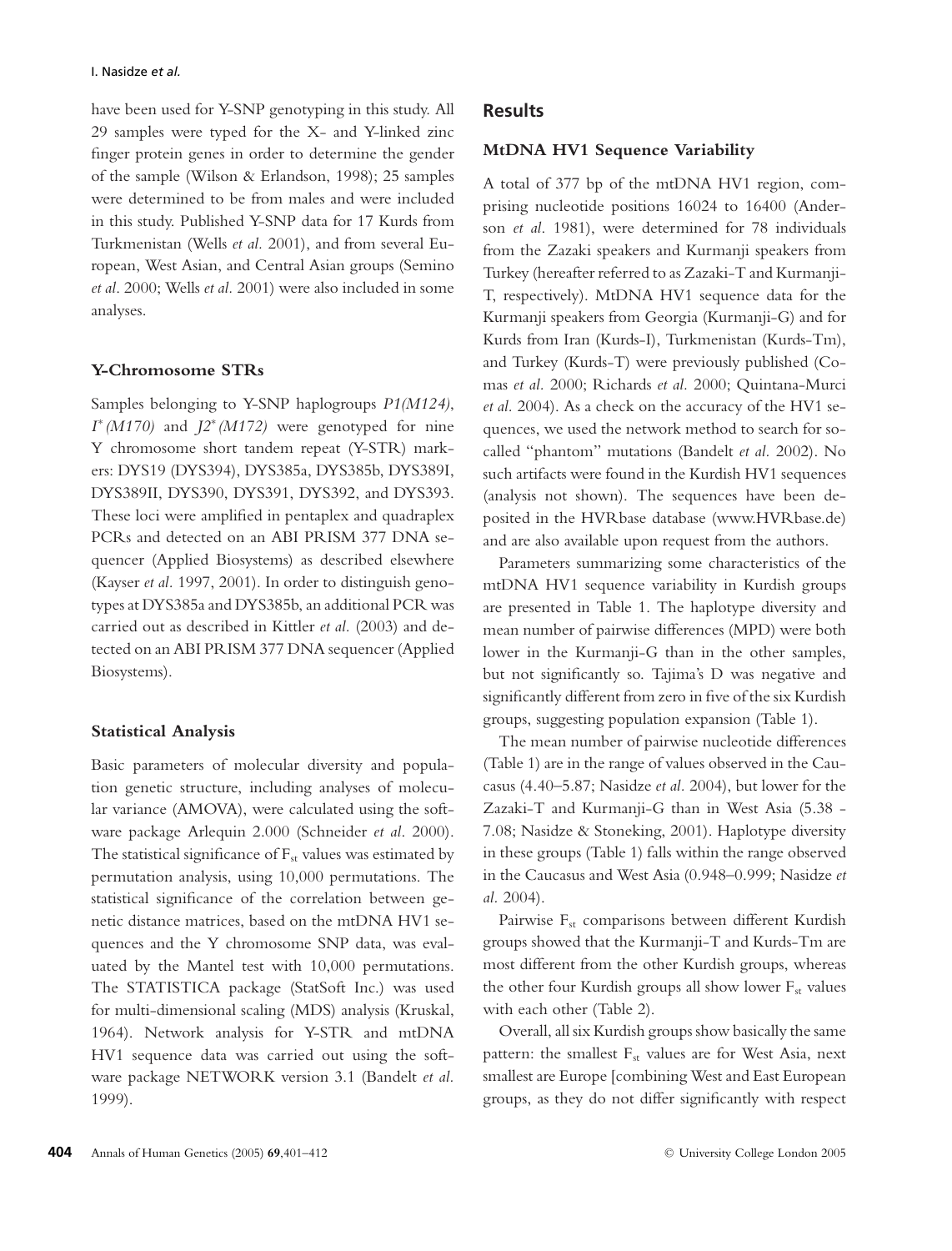| Population       |       | no. of | Haplotype<br>N haplotypes diversity and SE MPD Tajima's D Source |            |                                |
|------------------|-------|--------|------------------------------------------------------------------|------------|--------------------------------|
| Kurmanji T 51 43 |       |        | $0.988 + / -0.008$ 6.95                                          | $-2.05**$  | present study                  |
| Zazaki_T         | 27 23 |        | $0.986 + (-0.015)$ 4.95                                          | $-1.81*$   | present study                  |
| Kurmanji G 29 22 |       |        | $0.958 + (-0.028)$ 4.29                                          | $-2.15***$ | Comas et al. 2000              |
| Kurds_I          |       | 20 19  | $0.995 + (-0.018)$ 6.13                                          | $-1.57*$   | Quintana-Murci<br>et al. 2004  |
| Kurds_Tm         |       | 32 20  | $0.970 + (-0.015 \quad 6.55$                                     | $-1.20$    | Quintana-Murci<br>et al. 2004  |
| Kurds T          |       | 53 40  | $0.979 + / -0.012$ 5.06                                          | $-1.94**$  | Richards<br><i>et al.</i> 2000 |

 $*P < 0.05$ ;  $*P < 0.01$ 

to pairwise  $F_{st}$  values with Kurdish groups (t-test; data not shown)], then the Caucasus, and then Central Asia (Table 2).

**Table 1** MtDNA HV1 sequence variability among Kurdish populations

An MDS plot (Figure 2a) based on the pairwise  $F_{st}$  values illustrates these patterns. Most of the Kurdish groups are located near each other, whereas the Kurmanji-T and Kurds-Tm are further away. Moreover, the Kurdish groups all tend to fall within West Asian groups and near European groups, with the Caucasus and Central Asian groups being further away.

## **Y-SNP Haplogroups**

Overall, eleven Y-SNP haplogroups were found (Table 3). The number of haplogroups varied from four in the Kurds-Tm to eleven in the Kurmanji-T. Haplogroup *P1(M124)* was found at an unusually high frequency in the Kurmanji-G, as was haplogroup *J2(M172)*; together, these two haplogroups account for 75% of the Kurmanji-G Y-chromosomes, but less than 22% of the Y-chromosomes in any other Kurdish group. Haplogroup *I*<sup>∗</sup> *(M170)* was found in substantial frequencies in the Zazaki-T and Kurmanji-T, whereas this haplogroup is absent in Kurds from Georgia or Turkmenistan. Similarly, haplogroup *E*<sup>∗</sup> *(YAP)* was found at frequencies close to 0.10 in the Zazaki-T and Kurmanji-T, but was absent in Kurds from Georgia or Turkmenistan. Only haplogroup *F*<sup>∗</sup> *(M89)* was found in all four groups. Haplogroup *G*<sup>∗</sup> *(M201)* was not typed in the sample from Turkmenistan (Table 1) by Wells *et al.* (2001). We therefore used the same procedure as described elsewhere (Nasidze *et al.* 2003) in order to include this group in the analysis; namely, we classified

all *G*<sup>∗</sup> *(M201)* individuals as the haplogroup they would belong to if M201 had not been typed, i.e. *F*<sup>∗</sup> *(M89).* Haplogroup diversity varied substantially (Table 3); in most of these groups it falls within the range  $(0.15 -$ 0.86) observed in the Caucasus and West Asia (Nasidze *et al.* 2004).

All pairwise  $F_{st}$  values between Kurdish groups are significantly different from 0, except that between the Kurmanji-T and Zazaki-T. With respect to non-Kurdish populations, average  $F_{st}$  values show that all four Kurdish groups are most similar to West Asians and most distant from Europeans. Two groups (Kurmanji-T and Kurds-Tm) are next most similar to Caucasians and then to Central Asians, while the other two groups have the reverse order, being next most similar to Central Asians and then to Caucasians (Table 2). The Kurmanji-G group has the highest  $F_{st}$  values with both other Kurdish groups and with non-Kurdish groups.

The MDS analysis (Figure 2b) illustrates these patterns. The Kurmanji-G group falls outside a major cluster consisting of the other Kurdish groups and groups from the Caucasus and West Asia. Eastern and Western European groups, and Central Asian groups, fall outside this cluster.

#### **Y-Chromosome STRs**

Because of the unusually high frequency of haplogroups *P1(M124)* and *J2*<sup>∗</sup> *(M172)* in the Kurmanji-G, we typed nine Y-STR loci in individuals with these Y-SNP haplogroups. Since haplogroup *I*<sup>∗</sup> *(M170)* was found at relatively high frequencies in the Zazaki-T and Kurmanji-T, we also typed the same set of Y-STR loci in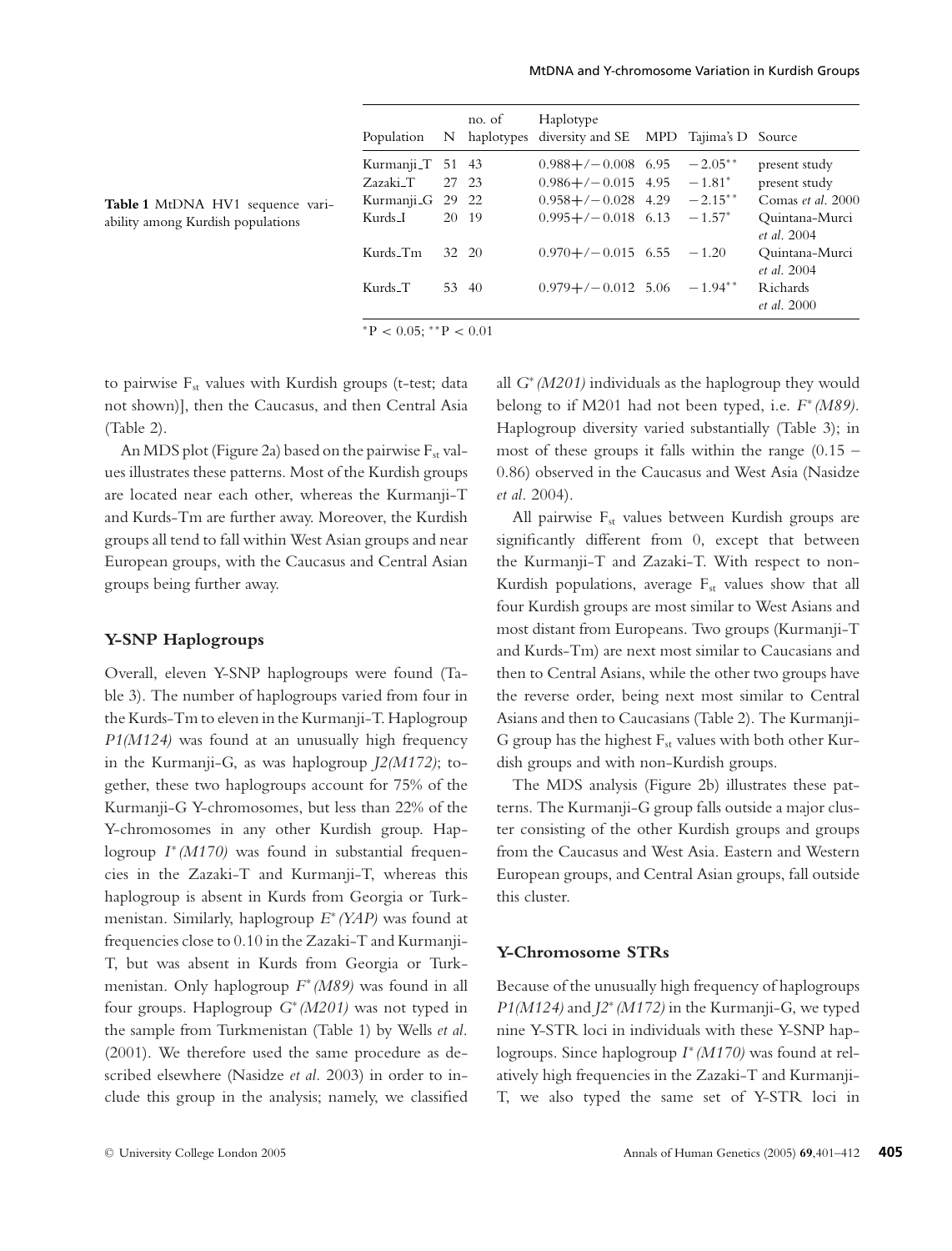|                    | Kurmanji-T                | $Zazaki-T$            | Kurmanji. G          | Kurds <sub>-I</sub> | Kurds T            | Kurds <sub>-Tm</sub>    | Caucasus                                                      | West Europe | East Europe                                                                           | Centr. Asia                                   | West Asia                                                                                                                                   |
|--------------------|---------------------------|-----------------------|----------------------|---------------------|--------------------|-------------------------|---------------------------------------------------------------|-------------|---------------------------------------------------------------------------------------|-----------------------------------------------|---------------------------------------------------------------------------------------------------------------------------------------------|
| Kurmanji-T         |                           | 0.010                 | 0.017                | 0.013               |                    | $0.019*$                | $0.032*$                                                      | 110.0       |                                                                                       | $0.076$ **                                    | 0.012                                                                                                                                       |
| Zazaki-T           | 0.014                     |                       | 0.001                | 0.004               | 0.008              | 0.015                   |                                                               | 0.015       |                                                                                       | $0.078$ <sup>**</sup>                         |                                                                                                                                             |
| Kurmanji G         | $0.091$ **                | $0.228$ <sup>**</sup> |                      | 0.001               | $0.002$<br>$0.002$ | $0.018*$                | $0.032$ *<br>$0.030$ *<br>$0.030$ *<br>$0.030$ *<br>$0.034$ * | $0.019*$    | $\begin{array}{c} 0.013 \\ 0.012 \\ 0.020^* \\ 0.030^* \\ 0.013 \\ 0.013 \end{array}$ | $0.070^{**}$                                  | $\begin{array}{l} 0.008 \\ 0.018 \\ 0.009 \\ 0.010 \\ 0.012 \\ 0.020^* \\ 0.025^* \\ 0.025^* \\ 0.025^* \\ 0.012 \\ 0.025^* \\ \end{array}$ |
| Kurds <sub>1</sub> | <b>A/N</b>                | N/A                   | N/A                  |                     |                    | 0.011                   |                                                               |             |                                                                                       |                                               |                                                                                                                                             |
| Kurds T            | $\mathop{\rm N}\nolimits$ | N/A                   | $\sum^\mathsf{A}$    |                     |                    | 0.012                   |                                                               | 0.029*      |                                                                                       | $0.059^{**}$<br>$0.053^{**}$<br>$0.037^{**}$  |                                                                                                                                             |
| Kurds Tm           | $0.073*$                  | $0.137**$             | $0.189$ <sup>*</sup> |                     |                    |                         |                                                               | $0.020*$    |                                                                                       |                                               |                                                                                                                                             |
| Caucasus           | 0.087                     | 0.145                 | 0.217                |                     |                    |                         |                                                               | $0.023*$    | $0.026$ <sup>*</sup>                                                                  | $0.021$ <sup>*</sup><br>$0.092$ <sup>**</sup> |                                                                                                                                             |
| West Europe        | 0.221                     | 0.224                 | 0.362                |                     |                    |                         |                                                               |             |                                                                                       |                                               |                                                                                                                                             |
| East Europe        | 0.137                     | 0.081                 | 0.333                |                     |                    | 0.127<br>0.218<br>0.234 | $0.278$ *<br>0.259*                                           | $0.364**$   |                                                                                       | $0.076**$                                     |                                                                                                                                             |
| Centr. Asia        | $0.094$ <sup>**</sup>     | 0.120                 | 0.205                |                     |                    |                         | $0.225*$                                                      | $0.376**$   | 1.153                                                                                 |                                               | $0.056$ <sup>**</sup>                                                                                                                       |
| West Asia          | $0.019**$                 | 0.089                 | 0.144                | N/A                 |                    | $0.074$ <sup>**</sup>   | $0.251*$                                                      | $0.227*$    | $0.169*$                                                                              | 0.117                                         |                                                                                                                                             |

individuals with this Y-SNP haplogroup (Y-STR haplotypes are available from the authors upon request). We compared the results with the same set of loci on the same Y-SNP background, typed in other groups from the Caucasus, Iran and Turkey (Nasidze *et al.* 2003b). The average variance in number of repeats per locus on the background of haplogroup *P1(M124)* is reduced in Kurmanji-G compared with Kurmanji-T and groups from the Caucasus, but higher than in Iran, although the latter is based on just two individuals (Table 4). The average variance in number of repeats per locus on the background of haplogroup *J2*<sup>∗</sup> *(M172)* is also reduced in Kurmanji-G compared with Kurmanji-T, and roughly equal to those for their geographic neighbours, groups from the Caucasus and Iran. The average variance in number of repeats per locus on the background of haplogroup *I*<sup>∗</sup> *(M170)* is roughly equal in Zazaki-T and Kurmanji-T, as well as groups from the Caucasus, Iran and Turkey (Table 4).

A median network (Figure 3) based on Y chromosome STR haplotypes on the background of haplogroup *P1(M124)* shows close relationships between haplotypes found in the Kurmanji-G and Kurmanji-T, although there was no haplotype sharing between these two groups. The median network shows a clear distinction of Kurdish Y-STR haplotypes and haplotypes found in the Caucasus and Iran. Furthermore, clustering of the latter is much more compact, suggesting that haplogroup *P1*(M124) may have arisen in a population ancestral to present-day Kurds. For the median network of Y-STR haplotypes on the background of haplogroup *J2*<sup>∗</sup> *(M172),* individuals from different groups are intermixed (data not shown). The median network based on Y-STR haplotypes for haplogroup *I*<sup>∗</sup> *(M170)* similarly did not reveal any differences between the Zazaki and Kurmanji and their geographic neighbours (data not shown).

# **Comparison of Mitochondrial and Y-Chromosome Data**

The geographic and linguistic structure of the Kurdish, Caucasian, European, and West and Central Asian groups, as assessed by mtDNA and Y chromosome variation, was investigated by the AMOVA procedure (Table 5). As is typically seen in human populations,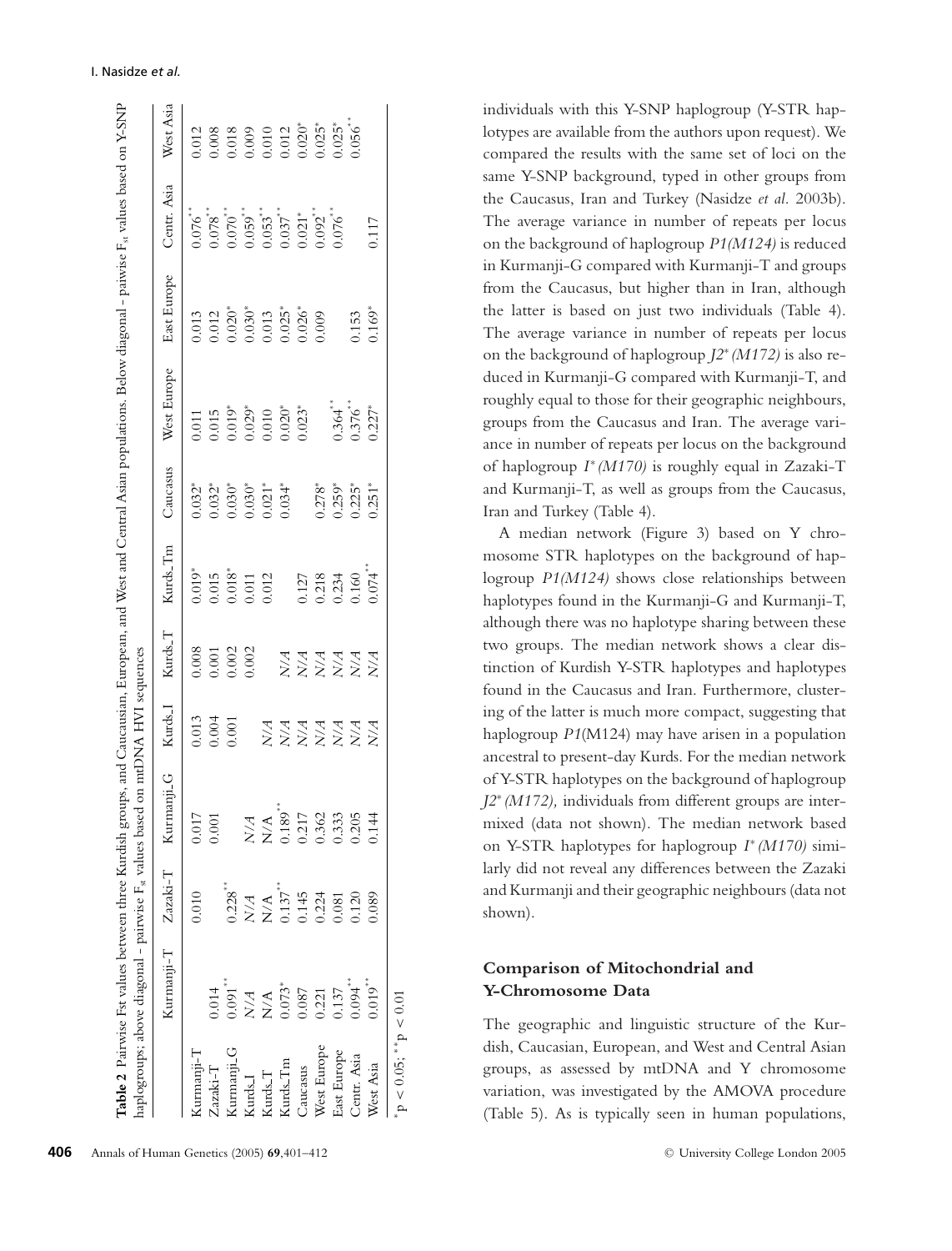

**Figure 2** MDS plots based on pairwise  $F_{st}$  values, showing relationships among the Kurdish groups (stars) and Caucasian (circles), European (squares), Central (diamonds) and West Asian (triangles) groups. **A.** Based on mtDNA HV1 sequence data. The stress value for the MDS plot is 0.117. **B.** Based on Y chromosome SNP data. The stress value for the MDS plot is 0.152. The names of the populations are given using the following abbreviations: Kurmanji-G – Kurmanji speakers from Georgia, Zazaki-T – Zazaki speakers, Kurmanji-T – Kurmanji speakers, Kurds-I – Kurds from Iran, Kurds-T – Kurds from Eastern Turkey, Kurds-Tm – Kurds from Tuirkmenistan, Os-D – Ossetians from Digora, Os-A – Ossetians from Ardon, S-Os – South Ossetians, Lez – Lezginians, Ge – Georgians, Az – Azerbaijanians, Ar – Armenians, Abk – Abkhazians, Kar – Karachaians, Bal – Balkarians, Kab – Kabardinians, Ir-I – Iranians from Isfahan, Ir-T – Iranians from Tehran, Lu- Lur, Maz – Mazandarani, Gil – Gilaki, Leb – Lebanese, Syr – Syrians, Tur – Turks, Iq – Iraqi, Rus - Russians, Ukr – Ukrainians, Pol – Polish, Hung – Hungarians, Gre – Greeks, Sar – Sardinians, Fr – French, Ger – Germans, It – Italians, Br – British, And – Andalusians, Dut – Dutch, Cat – Catalans, Kyr – Kyrgiz, Ishk – Ishkinasi, Kaz – Kazakh, Taj - Tajik.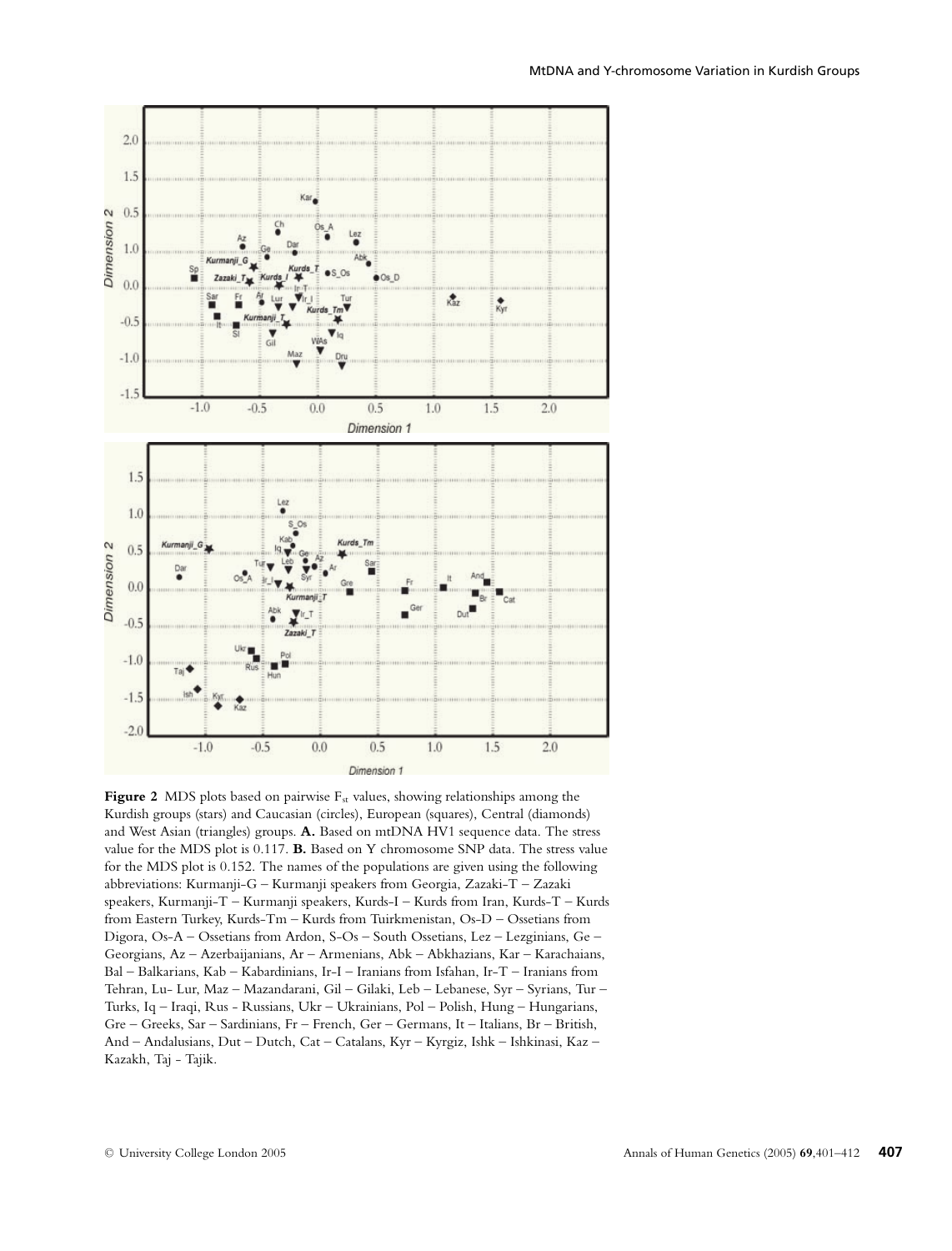| $\sim$     |    |                  |                |             |            |              |                |                |                 |                          |                |          |       |
|------------|----|------------------|----------------|-------------|------------|--------------|----------------|----------------|-----------------|--------------------------|----------------|----------|-------|
|            |    | Haplogroups      |                |             |            |              |                |                |                 |                          |                |          |       |
| Population | N  | $E^*$<br>YAP     | $C^*$<br>RPS4Y | $K^*$<br>Μ9 | P1<br>M124 | $P^*$<br>M45 | $R1^*$<br>M173 | $R1a1*$<br>M17 | $F^\ast$<br>M89 | $G^*$<br><i>M201</i>     | $I2^*$<br>M172 | M170     | HD    |
| Zazaki T   | 27 | 0.111            | 0.037          | $\theta$    |            | 0.037        | 0.111          | 0.259          | 0.074           | 0.037                    | $\Omega$       | 0.333    | 0.818 |
| Kurmanji_T | 87 | 0.115            | 0.011          | 0.127       | 0.080      | 0.057        | 0.046          | 0.127          | 0.115           | 0.023                    | 0.138          | 0.161    | 0.920 |
| Kurmanji G | 25 | - 0              | 0              | 0.080       | 0.440      | 0.04         | $\Omega$       | $\Omega$       | 0.120           | $\overline{0}$           | 0.320          | $\theta$ | 0.710 |
| Kurds_Tm   |    | $\left( \right)$ | $\theta$       | $\Omega$    | 0          | $\Omega$     | 0.290          | 0.120          | 0.410           | $\overline{\phantom{a}}$ | 0.180          | $\theta$ | 0.742 |

**Table 3** Y chromosome haplogroup frequencies in Kurdish populations. Kurds from Turkmenistan were studied by Wells et al. HD, haplogroup diversity

**Table 4** Number of Y-STR haplotypes (*n*) and average variance in number of repeats per locus (*avnr*) on the background of Y-SNP haplogroups *P1*(M124), *J2*<sup>∗</sup> (M172) and *I*<sup>∗</sup> (M170) observed among Kurdish, Caucasian, Iranian and Turkish individuals. Data from Caucasus, Iran and Turkey are from Nasidze *et al*. (2003) (2004)

|            |    | haplogroups |          |        |          |       |
|------------|----|-------------|----------|--------|----------|-------|
|            |    | P1          |          | $I2^*$ |          | $I^*$ |
| population | n  | avnr        | n        | avnr   | n        | avnr  |
| Kurmanji-G | 10 | 0.99        | 8        | 0.72   | $\Omega$ |       |
| Kurmanji-T | 4  | 1.24        | 15       | 1.23   | 9        | 1.16  |
| Zazaki-T   | 0  |             | $\theta$ |        | 19       | 1.26  |
| Caucasus   | 8  | 1.27        | 77       | 0.75   | 42       | 1.15  |
| Iran       | 2  | 0.61        | 17       | 0.72   | 32       | 1.04  |
| Turkey     | 0  |             | 1        |        | 10       | 1.15  |



**Figure 3** Median network constructed for nine Y chromosome STR loci on the background of Y-SNP haplogroup *P1(M124).* Open circles correspond to haplotypes from Kurdish groups, while filled circles correspond to haplotypes from West Asian and Caucasian groups.

the within-populations proportion of the variance was much higher for mtDNA (about 96%) than for the Y chromosome (about 79%). For both the mtDNA and the Y-chromosome data, a geographic classification of populations gave a slightly better fit (in terms of higher among-group variance and lower among-populationswithin-groups variance) than a linguistic classification did (Table 5).

The correlation between pairwise  $F_{st}$  values based on mtDNA and Y-SNP data in the three Kurdish groups was not significant (Mantel test,  $Z = -0.686$ ,  $p =$ 0.825). When the geographic and linguistic neighbours of the Kurdish groups (Iranians from Tehran and Isfahan) were included in the Mantel test, the correlation between pairwise F<sub>st</sub> values based on mtDNA and Y-SNP data was still non-significant ( $Z = -0.096$ , p = 0.568).

## **Discussion**

The Kurdish groups in this study come from different regions and speak different languages**:** the Kurmanji-T and Zazaki-T reside in geographical proximity, but speak different languages, whereas the Kurmanji-G and Kurds-Tm speak the Kurmanji language (Ethnologue, 2000) but are located in different geographic areas; the original publications from which the data on the Kurds-I and Kurds-T were obtained do not specify the languages spoken by these groups. How closely related genetically are the Kurdish groups living in different areas and/or speaking different languages? MtDNA data indicates close relationships among four Kurdish groups (Zazaki-T, Kurmanji-G, Kurds-I, and Kurds-T), while the Kurmanji-T and Kurds-Tm differ from these and from each other (Figure 2a). No clear pattern in terms of either geography or language is evident from our results (i.e., two Kurdish groups from Turkey are different from each other, and Kurmanji speakers from Turkey are not similar to Kurmanji speakers from Georgia). However, the Y chromosome shows somewhat different patterns, indicating some effect of geography. The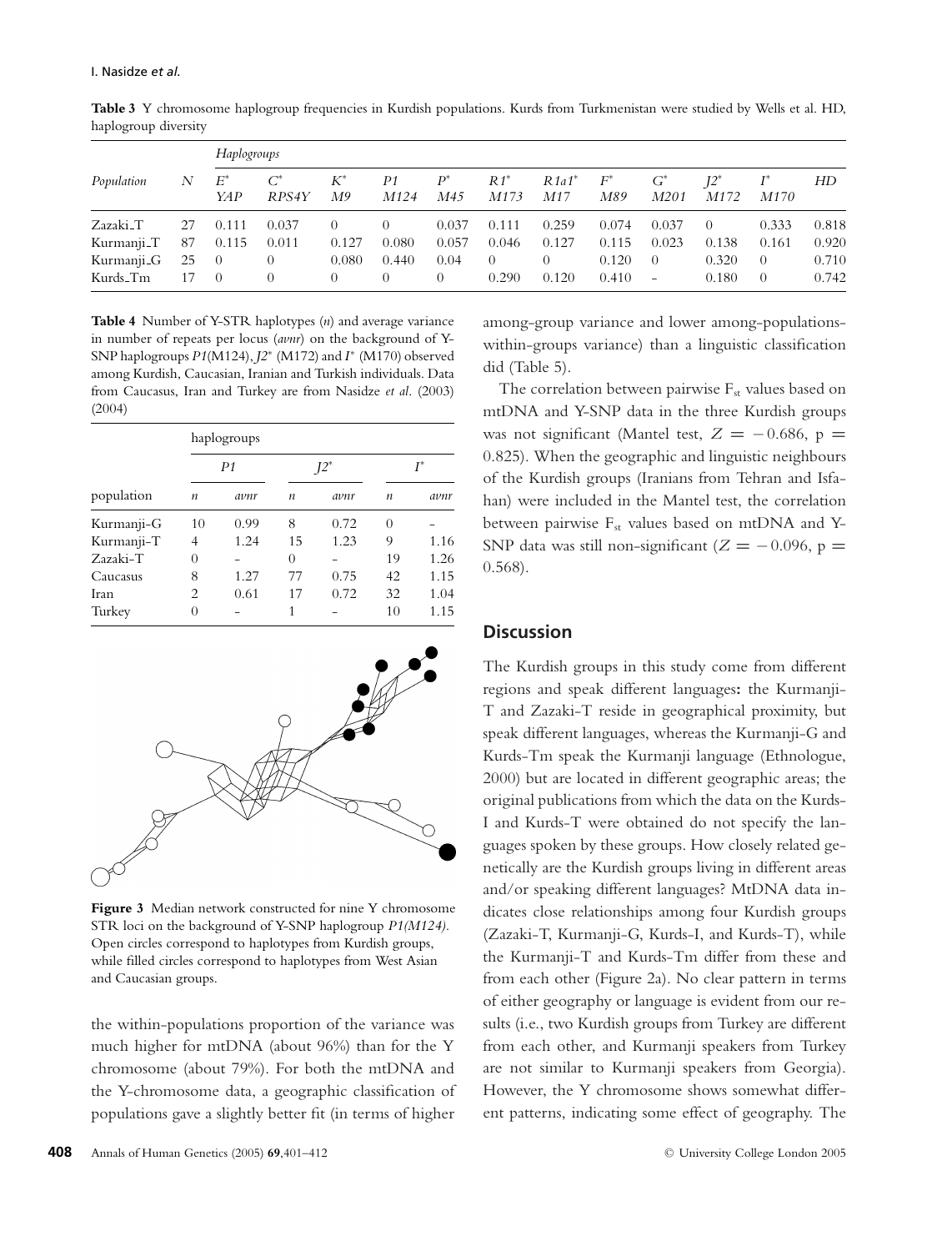|                                                                        |                                         | mtDNA                                                                                                                  |                |              |                            |                |
|------------------------------------------------------------------------|-----------------------------------------|------------------------------------------------------------------------------------------------------------------------|----------------|--------------|----------------------------|----------------|
| <b>Table 5</b> AMOVA results according to<br>different classifications |                                         | Among<br>Among populations Within<br>Classifications groups within groups populations groups within groups populations |                |              | Among<br>Among populations | Within         |
|                                                                        | Geography * 2.11<br>Linguistic** $1.24$ | 1.79<br>2.34                                                                                                           | 96.10<br>96.43 | 7.73<br>5.13 | 13.20<br>15.24             | 79.07<br>79.63 |

<sup>∗</sup>West Asia, Caucasus, Europe, Central Asia.

∗ ∗Caucasian, Indo-European and Turkic.

Kurmanji-T and Zazaki-T, who are geographic neighbours in Turkey, are closer to each other compared with the Kurmanji-G and Kurds-Tm (Figure 2b). The latter two groups also showed significantly reduced haplogroup diversity (Table 3), suggesting a bottleneck effect in these groups.

The Zazaki (or Dymli) language used to be classified as a Kurdish dialect, but is now considered to be a separate Iranian language (Paul, 1998) It has been suggested, on linguistic grounds, that the origins of the Zazaki people may be in northern Iran (MacKenzie, 1962). However, the Zaza people self-define themselves as Kurds (Donald Stilo, personal communication), so it was of interest to examine the genetic relationships of the Zazaki speakers with Kurdish-speaking groups. Genetically, it turned out that Zazaki speakers overall group quite closely with other Kurdish groups, and with their geographic neighbours from the South Caucasus for mtDNA, and with Kurmanji-T for the Y-SNP haplogroups. The previous hypothesis of a close relationship of the Zaza people to populations from northern Iran (MacKenzie, 1962) therefore does not gain genetic support, although the genetic evidence of course does not preclude a northern Iranian origin for the Zazaki language itself.

Kurdish languages belong to the Iranian branch of the Indo-European language family. What is the genetic relationship between Indo-European speaking Kurdish groups and other West Asian Indo-European and non-Indo-European speaking groups? For both mtDNA and the Y-chromosome, all Kurdish groups are more similar to West Asians than to Central Asian, Caucasian, or European groups, and these differences are significant in most cases. However, for mtDNA, Kurdish groups are all most similar to European groups (after West Asians), whereas for the Y-chromosome Kurds are more similar to Caucasians and Central Asians (after West Asians) than to Europeans. Richards *et al.* (2000) suggested that some Near Eastern mtDNA haplotypes, among them Kurdish ones from east Turkey, presumably originated in Europe and were associated with back-migrations from Europe to the Near East, which may explain the close relationship of Kurdish and European groups with respect to mtDNA. Subsequent migrations involving the Caucasus and Central Asia, that were largely male-mediated, could explain the closer relationship of Kurdish Y-chromosomes to Caucasian/Central Asian Ychromosomes than to European Y-chromosomes.

Kurds migrated into the Caucasus at the end of the  $19<sup>th</sup>$  and beginning of the  $20<sup>th</sup>$  centuries from Turkey and/or Iran (Wixman, 1984). However, the source population for these migrants is unknown; does the genetic evidence suggest a source population for the Kurds from Georgia? Both the mtDNA and Y-chromosome data indicate reduced diversity in the Georgian Kurds, and the consequently increased effect of drift makes it more difficult to infer the origins of this group. The mtDNA data are equivocal, in that the smallest pairwise  $F_{st}$  values involving the Georgian Kurds are with Kurds from Turkey and from Iran. Interestingly, the Kurmanji speakers from Turkey exhibit a larger pairwise  $F_{st}$  value with the Georgian Kurds than the Zazaki speakers from Turkey, even though the former speak the same language as the Georgian Kurds. The Y-chromosome data do suggest that the Kurdish group in Georgia was founded by Kurmanji speakers from Turkey, although the presence of haplogroups *P1* and *J2* are at unusually high frequencies in the Georgian Kurds, which is an indication of genetic drift, making conclusions based on the Y-chromosome suspect. However, analysis of Y-STR haplotypes on the background of Y-SNP haplogroups *P1* and *J2* provided some additional insights. Y-STR haplotypes found in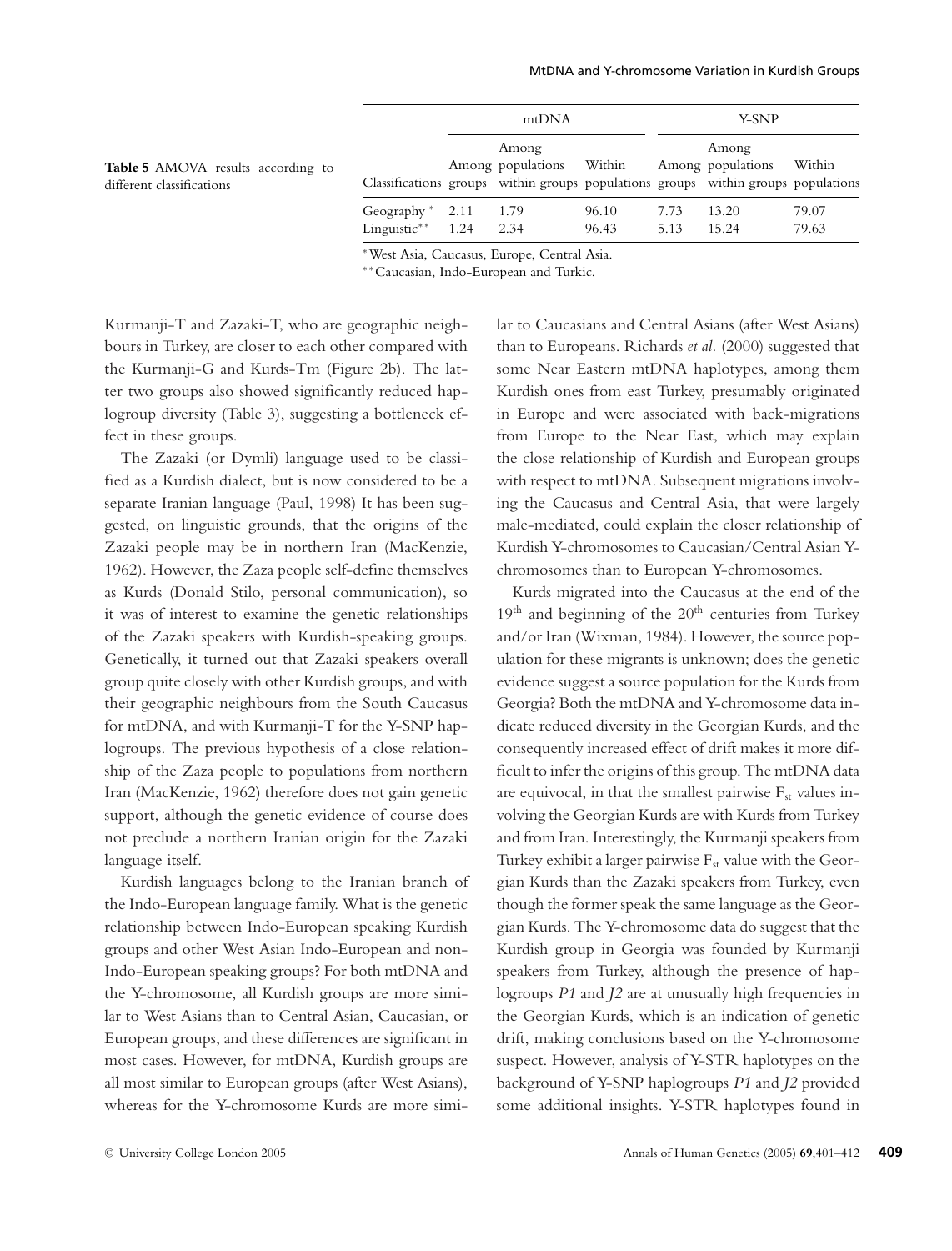the Kurmanji-G are closely related to those found in the Kurmanji-T, whereas Y-STR haplotypes found in other Turkish or Iranian groups are distinct, and more distantly related to the Y-STR haplotypes found in the Kurds. Furthermore, haplogroups *P1* and *J2* are absent in the Zazaki-T (Nasidze *et al.* 2004), indicating an even more distant relatedness with the Georgian Kurds.

The Georgian Kurds have lived in the Caucasus for more than 100 years since their migration from Turkey and/or Iran. Was there any subsequent genetic exchange between the Kurds from Georgia and the surrounding Georgian population? MtDNA data suggest that there was very little, if any, gene exchange between these two groups, as the only HV1 sequence type shared between these two groups is the Cambridge reference sequence (Anderson *et al.* 1981), which is widespread in this region (Nasidze *et al.* 2004). The absence of any other shared mtDNA sequences between Georgians and the Kurmanji-G suggests very little (if any) maternal admixture between these groups. For the Y-chromosome, the strong founder effect in the Kurmanji-G, as evidenced by the unusually high frequencies of haplogrooups *P1* and *J2,* makes it difficult to draw conclusions. However, analysis of the relatedness of Y-STR haplotypes on the background of these Y-SNP haplogroups shed some additional light on this question. A median network (Figure 3) clearly shows the distinctiveness of Y-STR haplotypes in the Kurmanji-G from those in the Georgians, suggesting an absence of genetic exchange between these two groups. On the contrary, Kurmanji-G Y-STR haplotypes are closely related with Kurmanji-T haplotypes, suggesting their common origin.

In conclusion, the genetic results indicate a close relationship between the Kurmanji-G and Kurmanji-T groups, and a clear distinction of the former from Georgians, their geographic neighbours. Moreover, the genetic results indicate that during the Kurdish migration into the Caucasus they experienced a bottleneck effect, and since that time Kurds have not undergone detectable admixture with Georgians. Our results also do not support a hypothesized northern Iranian origin for the Zazaki people; instead, genetically they are closely related to Kurds. Thus, genetic studies of even such recent events as the origins and migrations of Kurds can provide additional insights into the circumstances surrounding such migrations.

# **Acknowledgments**

We are grateful to the original donors for providing DNA samples. We thank Donald Stilo for useful discussion. This research was supported by funding from the Max Planck Society, Germany.

## **References**

- Al-Zahery, N., Semino, O., Benuzzi, G., Magri, C., Passarino, G., Torroni, A. & Sanachiara-Benerecetti, A. S. (2003) Ychromosome and mtDNA polymorphisms in Iraq, a crossroad of the early human dispersal and of post-Neolithic migrations. *Mol Phyl Evol* **28**, 458–472.
- Anderson, S., Bankier, A. T., Barrell, B. G., de Bruijn, M. H. L., Coulson, A. R., Drouin, J., Eperon, I. C., Nierlich, D. P., Roe, B. A., Sanger, F., Schreier, P. H., Smith, A. J. H., Staden, R. & Young, I. G. (1981) Sequence and organization of the human mitochondrial genome. *Nature* **290**, 457–465.
- Bakaev, C. (1973) Language of Kurds from USSR. Comparative characteristics of dialects. Moscow: Acad. Nauk (in Russian).
- Bandelt, H-J., Forster, P. & Röhl, A. (1999) Median-joining networks for inferring intraspecific phylogenies. *Mol Biol Evol* **16**, 37–48.
- Bandelt, H-J., Quintana-Murci, L., Salas, A. & Macaulay, V. (2002) The Fingerprint of Phantom Mutations in Mitochondrial DNA Data. *Am J Hum Genet* **71**, 1150–1160.
- Bertorelle, G. & Excoffier, L. (1998) Inferring admixture proportion from molecular data. *Mol Biol Evol*. **15**, 1298–1311.
- Cavalli-Sforza, L. L., Menozzi, P. & Piazza, A. (1994) History and geography of human genes. Princeton, NJ: Princeton University Press.
- Asian Populations. *Am J Hum Genet* **63**, 1824–1838.
- Comas, D., Calafell, F., Bendukidze, N., Fananas, L. & Bertranpetit, J. (2000) Georgian and Kurd mtDNA sequence analysis shows a lack of correlation between languages and female genetic lineages. *Am J Phys Anthrop* **112**, 5–16.
- Comas, D., Calafell, F., Mateu, E., Pérez-Lezaun, A., Bosch, E., Martínez-Arias, R., Clarimon, J., Facchini, F., Fiori, G., Luiselli, D., Pettener, D. & Bertranpetit, J. (1998) Trading Genes along the Silk Road: mtDNA Sequences and the Origin of Central Asian Populations. *Am J Hum Genet* **63**, 1824–1838.
- Cordaux, R., Aunger, R., Bentley, G., Nasidze, I., Saha, N., Sirajuddin, S. M. & Stoneking, M. (2004) Independent origins of Indian caste and tribal paternal lineages. *Curr Biol* **14**, 231–235.
- Cordaux, R., Saha, N., Bentley, G. R., Aunger, R., Sirajuddin, S. M. & Stoneking, M. (2003) Mitochondrial DNA analysis reveals diverse histories of tribal populations from India. *Eur J Hum Genet* **11**, 253–264.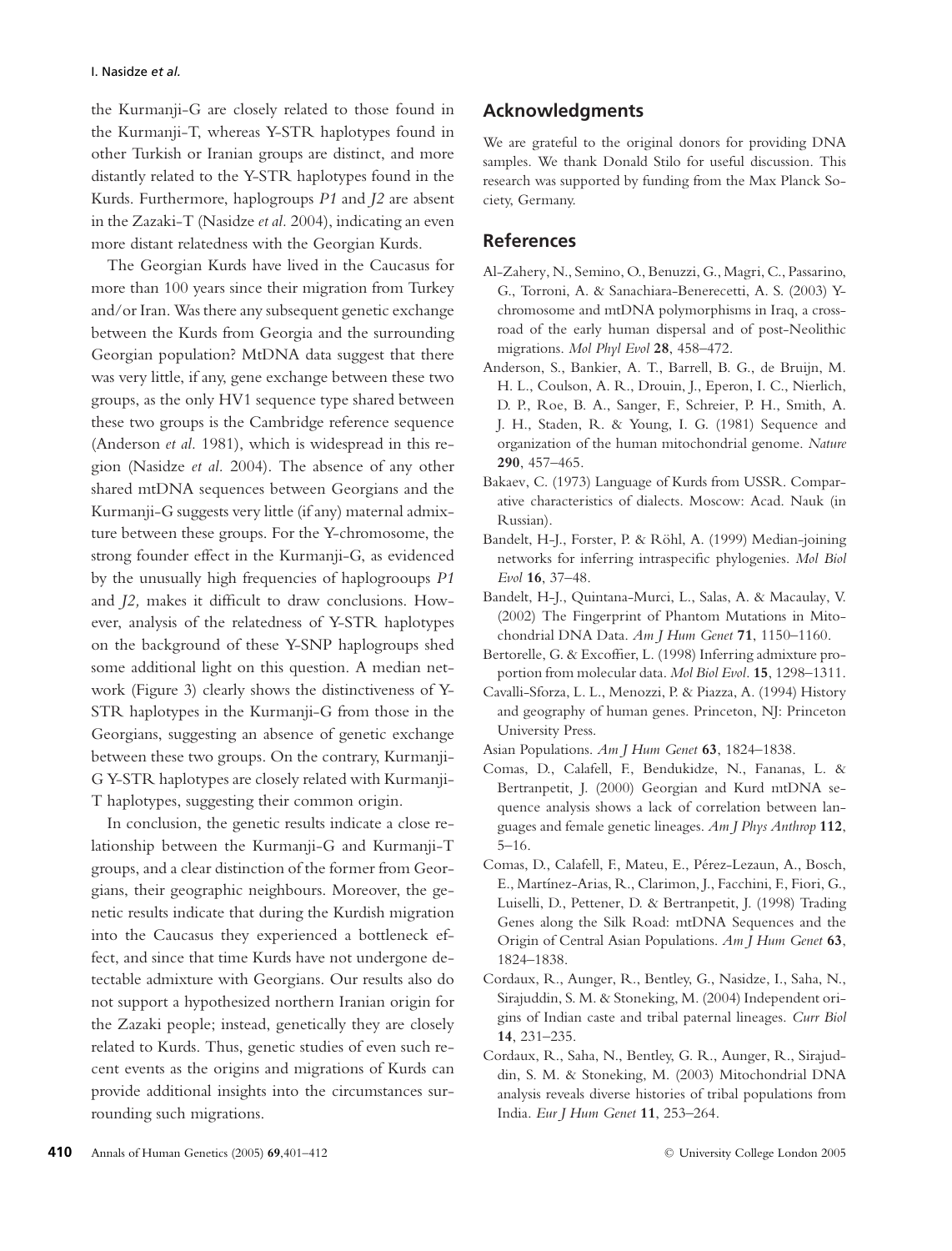- Côrte -Real, H. B., Macaulay, V. A., Richards, M. B., Hariti, G., Issad, M. S., Cambon-Thomsen, A., Papiha, S., Bertranpetit, J. & Sykes, B. C. (1996) Genetic diversity in the Iberian Peninsula determined from mitochondrial sequence analysis. *Ann Hum Genet* **60**, 331–50.
- Di Benedetto, G., Erguven, A., Stenico, M., Castri, L., Bertorelle, G., Togan, I. & Barbujani, G. (2001) DNA diversity and population admixture in Anatolia. *Am J Phys Anthrop* **115**, 144–156.
- DiRienzo, A. & Wilson, A. C. (1991) Branching pattern in the evolutionary tree for human mitochondrial DNA. *Proc Natl Acad Sci USA* **88**, 1597–1601.
- Dupanloup, I. & Bertorelle, G. (2001) Inferring admixture proportions from molecular data: extension to any number of parental populations. *Mol Biol Evol.* **18**, 672–675.

Ethnologue (2000) (www.ethnologue.com)

- Hammer, M. & Horai, S. (1995) Y chromosomal DNA variation and the peopling of Japan. *Am J Hum Genet* **56**, 951– 962.
- Kayser, M., Brauer, S., Weiss, G., Underhill, P. A., Roewer, L., Schiefenhover, W. & Stoneking, M. (2000) Melanesian origin of Polynesian Y chromosome. *Curr Biol* **10**, 1237– 1246.
- Kayser, M., Caglia, A., Corach, D., Fretwell, N., Gehrig, C., Graziosi, G., Heidorn, F. et al (1997) Evaluation of Y chromosomal STRs: a multicenter study. *Int J Legal Med* **110**, 125–133.
- Kayser, M., Krawczak, M., Excoffier, L., Deiltjes, P., Corach, D., Pascali, V., Gehrig, C., Bernini, L. F., Jespersen, J., Bakker, E., Rower, L. & Kniff, P. (2001) An extensive analysis of Y-chromosomal microsatellite haplotypes in globally dispersed human populations. *Am J Hum Genet* **68**, 990– 1018.
- Ke, Y., Su, B., Song, X., Lu, D., Chen, L., Li, H., Qi, C., Marzuki, S., Deka, R., Underhill, P., Xiao, C., Shriver, M., Lell, J., Wallace, D., Wells, R. S., Seielstad, M., Oefner, P., Zhu, D., Jin, J., Huang, W., Chakraborty, R., Chen, Z. & Jin, L. (2001) African Origin of Modern Humans in East Asia: A Tale of 12,000 Y Chromosomes. *Science* **292**, 1151–1153.
- Kittler, R., Erler, A., Brauer, S., Stoneking, M. & Kayser, M. (2003) Apparent intrachromosomal exchange on the human Y chromosome explained by population history. *Eur J Hum Genet* **11**, 304–14.
- Kivisild, T., Bamshad, M. J., Kaldma, K., Metspalu, M., Metspalu, E., Reidla, M., Laos, S., Parik, J., Watkins, W. S., Dixon, M. E., Papiha, S. S., Mastana, S. S., Mir, M. R., Ferak, V. & Villems, R. (1999) Deep common ancestry of Indian and western-Eurasian mitochondrial DNA lineages. *Curr Biol* **9**, 1331–1334.
- Kruskal, J. B. (1964) Multidimensional scaling by optimizing goodness of fit to a nonmetric hypothesis. *Psychometrika* **29**, 1–27.
- Macaulay, V., Richards, M., Hickey, E., Vega, E., Cruciani, F., Guida, V., Scozzari, R., Bonne-Tamir, B., Sykes, B. & Torroni, A. (1999) The emerging tree of West Eurasian mtD-NAs: a synthesis of control-region sequences and RFLPs. *Am J Hum Genet* **64**, 232–249.
- MacKenzie, D. N. (1962) Kurdish dialect studies.
- Maliarchuk, B. A., Derenko, M. V. & Solovenchuk, L. L. (1995) Types of regulatory regions in mitochondrial DNA in eastern Slavs. *Genetika (Russia)* **31**, 846–51.
- Maniatis, T., Fritsh, E. F. & Sambrook, J. (1982) Molecular clonning. A laboratory manual. New York: Cold Spring Laboratory.
- Miller, S. A., Dykes, D. D. & Polesky, H. F. (1988) A simple salting out procedure for extracting DNA from human nucleated cells. *Nucleic Acids Res* **16**, 1215.
- Nasidze, I., Ling, E. Y. S., Quinque, D., Dupanloup, I., Cordaux, R., Rychkov, S., Naumova, O., Zhukova, O., Sarraf-Zadegan, N., Naderi, G. A., Asgary, S., Sardas, S., Farhud, D. D., Sarkisian, T., Asadov, C., Kerimov, A. & Stoneking, M. (2004) Mitochondrial DNA and Y-chromosome variation in the Caucasus. *Ann Hum Genet* **68**, 205–221.
- Nasidze, I., Sarkisian, T., Kerimov, A. & Stoneking, M. (2003a) Testing hypotheses of language replacement in the Caucasus: Evidence from the Y-chromosome. *Hum Genet* **112**, 255–261.
- Nasidze, I., Schadlich, H. & Stoneking, M. (2003b) Haplotypes from the Caucasus, Turkey and Iran for nine Y-STR loci. *Forensic Sci Int* **137**, 85–93.
- Nasidze, I. & Stoneking, M. (2001) Mitochondrial DNA variation and language replacements in the Caucasus. *Proc R Soc Lond B* **268**, 1197–1206.
- Nebel, A., Filon, D., Brinkmann, B., Majumder, P. P., Faerman, M. & Oppenheim, A. (2001) The Y chromosome pool of Jews as part of the genetic landscape of the Middle East. *Am J Hum Genet* **69**, 1095–1112.
- Paul, L. (1998) Zazaki: Grammatik und Versuch einer Dialektologie. Beiträge zur Iranistik. Reichert verlage, Wiesbaden.
- Quintana-Murci, L., Chaix, R., Wells, R. S., Behar, D. M., Sayar, H., Scozzari, R., Rengo, C., Al-Zahery, N., Semino, O., Santachiara-Benerecetti, A. S., Coppa, A., Ayub, Q., Mohyuddin, A., Tyler-Smith, C., Qasim Mehdi, S., Torroni, A. & McElreavey, K. (2004) Where West Meets East: The Complex mtDNA Landscape of the Southwest and Central Asian Corridor. *Am J Hum Genet* **74**, 827–845.
- Redd, A. J., Takezaki, N., Sherry, S. T., McGarvey, S. T., Sofro, A. S. M. & Stoneking, M. (1995) Evolutionary history of the COII/tRNA-lys intergenic 9 base pair deletion in human mitochondrial DNAs from the Pacific. *Mol Biol Evol* **12**, 604–615.
- Richards, M., Côrte-Real, H., Forster, P., Macaulay, V., Wilkinson-Herbots, H., Demaine, A., Papiha, S., Hedges, R., Bandelt, H-J. & Sykes, B. (1996) Paleolithic and